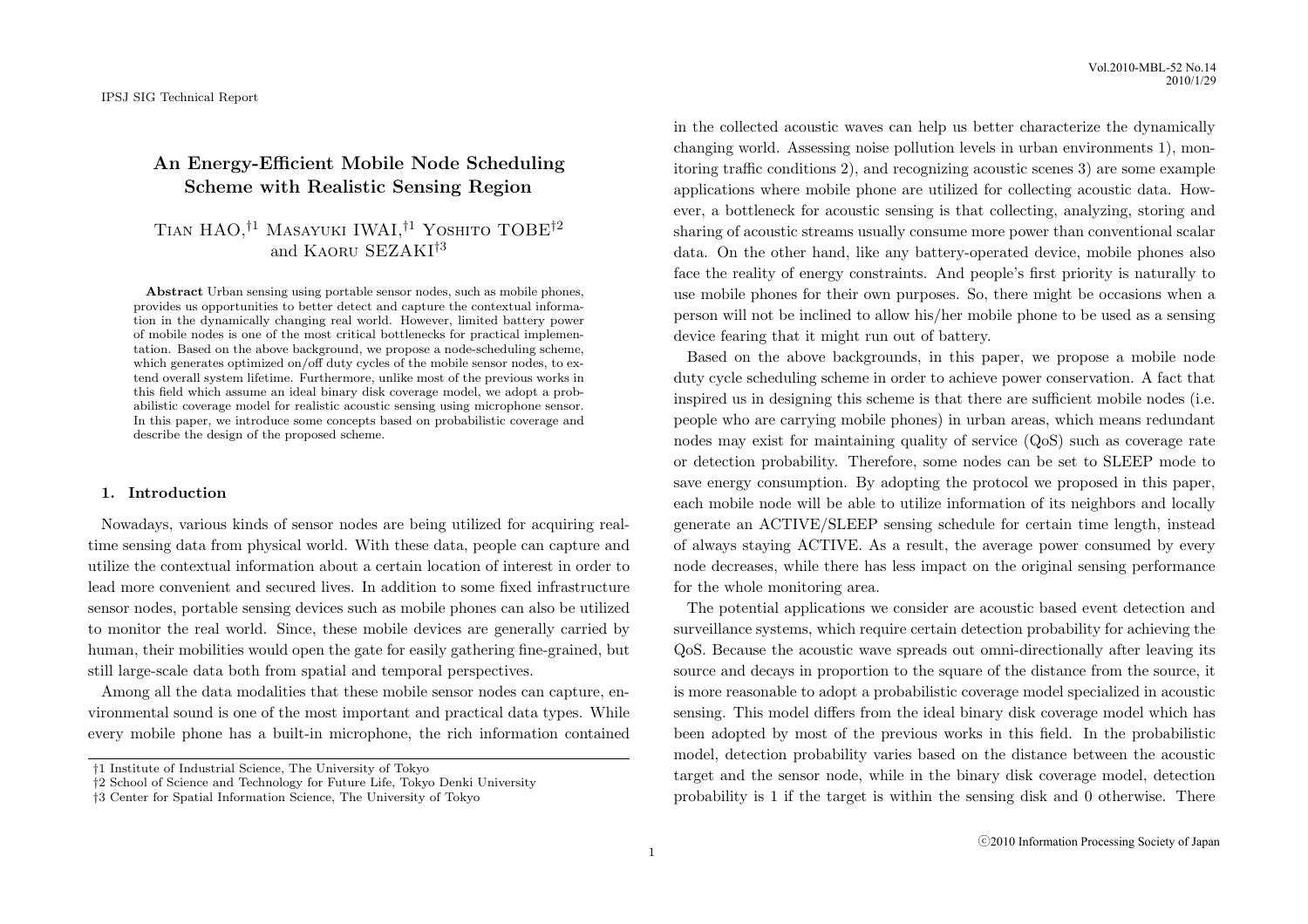already exist some schemes 4)5) which also adopt probabilistic coverage model and try to reduce the number of active nodes while still maintaining the objective sensing coverage. However, these schemes cannot be applied for a network which is full of mobile nodes with random mobilities, while our scheme takes the mobility into consideration in its design.

The rest of this paper is organized as follows. In Section 2, we introduce probabilistic coverage model, definitions and assumptions. Section 3 presents design considerations and the proposed distributed scheduling scheme. Section 4 concludes this paper with the indication of future research.

## **2. Preliminaries**

#### **2.1 Probabilistic Coverage Model**

In binary disk coverage model, the coverage region of a sensor node is a circle with certain radius *r*. When we use  $p_k^i$  to denote the detection probability of a target point  $e_k$  being detected by a sensor node  $s_i$ , it can be represented as:

$$
p_k^i = \begin{cases} 1, & d_k^i \le r \\ 0, & \text{otherwise} \end{cases}
$$
 (1)

where  $d_k^i$  is the Euclidean distance between target point  $e_k$  and sensor node *si* . In the real physical world, however, most signals (e.g. acoustic and seismic waves) decay with increase in propagation distance. Since detection judgment is based on the energy of the received signal, it is more realistic to assume that detection probability varies inside the sensing coverage. So, we would consider a general probabilistic coverage model 6)7) based on lognormal shadowing model 8) in this paper. However, we slightly modified this model in accordance with acoustic propagation.

According to the definitions in 9), if we assume that there is an acoustic source whose sound power level (dB) is  $L_W$  in a free sound field, then the observed sound pressure level  $L_P$  (dB) at distance  $r_d$  can be express as 9):

$$
L_P(r_d) = L_W - 10\log_{10} r_d^2 - 11 + X_\sigma \tag{2}
$$

where  $X_{\sigma}$  is a Gaussian random variable with zero mean and variance  $\sigma^2$ .

In the target detection process, if the minimum power threshold for a specific sensor to detect the target is  $\gamma$ , then the detection probability  $p_k^i = 0$  when  $L_P(d_k^i) \leq \gamma$ . For  $L_P(d_k^i) > \gamma$ ,  $p_k^i$  can be calculated as:



**Table 1** Parameters for sample detection probability

| Parameter                                  | Value           |
|--------------------------------------------|-----------------|
| Sound power level $L_W$ of acoustic target | 60 dB           |
| Threshold value $\gamma$ at sensor node    | $30 \text{ dB}$ |
|                                            | 16              |

$$
p_k^i(L_P(d_k^i) > \gamma) = p_k^i(X_{\sigma} > \gamma - L_W + 20\log_{10} d_k^i + 11) = \phi(\theta)
$$
\n(3)

\nhora

where

$$
\theta = \gamma - L_W + 20\log_{10}d_k^i + 11\tag{4}
$$

and

$$
\phi(x) = \sqrt{1/2\pi\sigma^2} \int_x^{\infty} \exp(-t^2/2\sigma^2) dt
$$
\n(5)

Therefore, when the received signal is above threshold  $\gamma$ , the detection probability  $p_k^i$  can be derived as:

$$
p_k^i(d_k^i) = \sqrt{1/2\pi\sigma^2} \int_{\gamma - L_W + 20\log_{10} d_k^i + 11}^{\infty} \exp(-t^2/2\sigma^2) dt
$$
 (6)

In **Figure 1**, an example of variation in detection probability is shown with the given parameters listed in **Table 1**.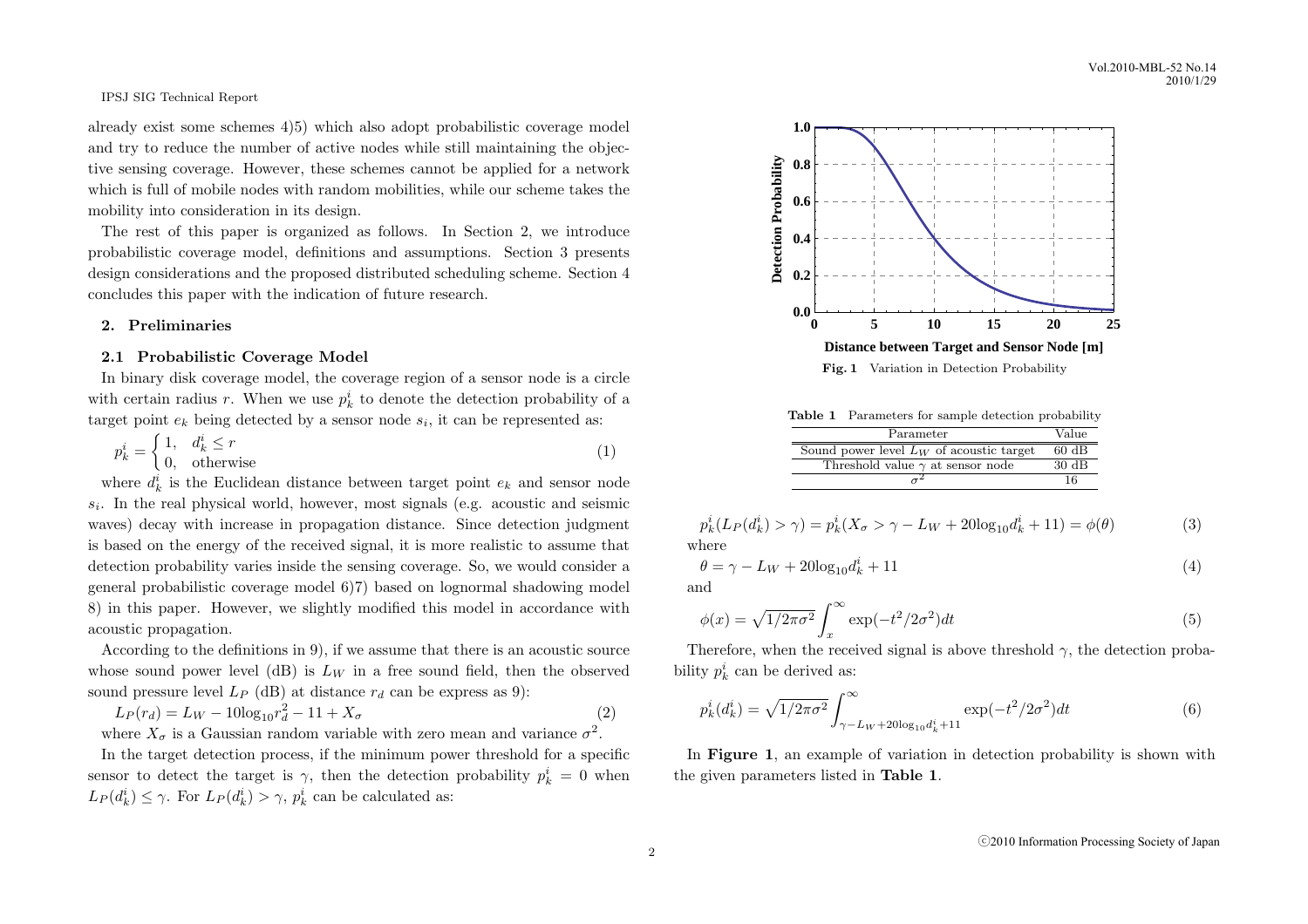## **2.2 Definitions**

Here, we introduce some definitions under the probabilistic coverage model.

As observed in Figure 1, detection probability gets smaller as distance between the target and the sensor node increases. When it becomes small enough, we say that it can be ignored and assumed as 0.

*Definition 1 (Detection probability neglect threshold)*: *τ* is defined as the **neglect threshold**. When  $p_k^i \leq \tau$ , we assume  $p_k^i$  as 0.

*Definition 2 (Valid sensing range):* When  $r_v = Min(d_k^i | p_k^i(d_k^i) \leq \tau)$ ,  $r_v$  is defined as the **valid sensing range**.

When there exist sufficient sensor nodes, a target point  $e_k$  may be detected by more than a single node. In other words, more than one sensor node contributes to the detection of target point *ek*.

*Definition 3 (Cumulative detection probability):* Let  $S = \{s_i \mid i = 1, 2, \dots, N\}$ denotes a set of sensor nodes such that  $e_k$  is within their valid sensing ranges.  $p_k$ is defined as the **cumulative detection probability** for target point  $e_k$  and it can be expressed as:

$$
p_k = 1 - \prod_{i=1}^{N} (1 - p_k^i)
$$
\n<sup>(7)</sup>

In typical binary coverage model, the ratio of area covered by sensor nodes to the whole area can be used to evaluate how well a field is covered. However, under the probabilistic coverage model, it is impossible to evaluate this metrics. Therefore, a new metrics need to be introduced.

*Definition 4 (Probabilistic area coverage):* Let  $E = \{e_k | k = 1, 2, \dots, M\}$ denotes the set of target points existing in a field A. Then, *P<sup>A</sup>* is defined as the **probabilistic area coverage** for this field and it can be described as:

$$
P_A = \frac{\sum_{k=1}^{M} p_k}{M} \tag{8}
$$

*Definition 5 (Least detectable point)*: For  $E$  at field A, target point  $e_l$ , where  $1 \leq l \leq M$ , is called the **least detectable point** if  $p_l \leq p_k$  for all  $k \neq l$ .

*Definition 6 (Point coverage redundancy)*: For sensor node set *S* covering target point  $e_k$ ,  $\zeta_k^i$  is defined as the **point coverage redundancy** of sensor node  $s_i$  at target point  $e_k$  and it can be described as:

$$
\zeta_k^i = \frac{p_k(S \backslash s_i)}{p_k^i} \tag{9}
$$

Here,  $p_k(S \mid s_i)$  is the cumulative detection probability of  $e_k$ , where detection contribution by node *e<sup>k</sup>* has been ignored.

#### **2.3 Assumptions**

In this paper, we make following assumptions and throughout the paper we consider that they prevail.

- *•* Mobile phones carried by human are the only type of sensor nodes that constitute networks. These mobile phones are equipped with same hardware and the built-in microphone sensors are accurately calibrated (i.e. They have identical valid sensing ranges and follow the same probability distributions.).
- *•* Sensor nodes are randomly distributed in the 2D sensing field with random mobilities.
- Sensor nodes have no prior knowledge of locations of targets and targets may appear at anywhere in the sensing field.
- Accurate location and velocity information is available to each sensor node. Moreover, each node is temporally synchronized.
- *•* Sensor nodes can not only access cellular networks such as 3G networks but also are equipped with Near Field Communications (NFC) function such as Bluetooth.
- Communication range for NFC is at least twice the valid sensing range.

# **3. Proposed Scheduling Scheme**

In this section, we discuss the design considerations and introduce the proposed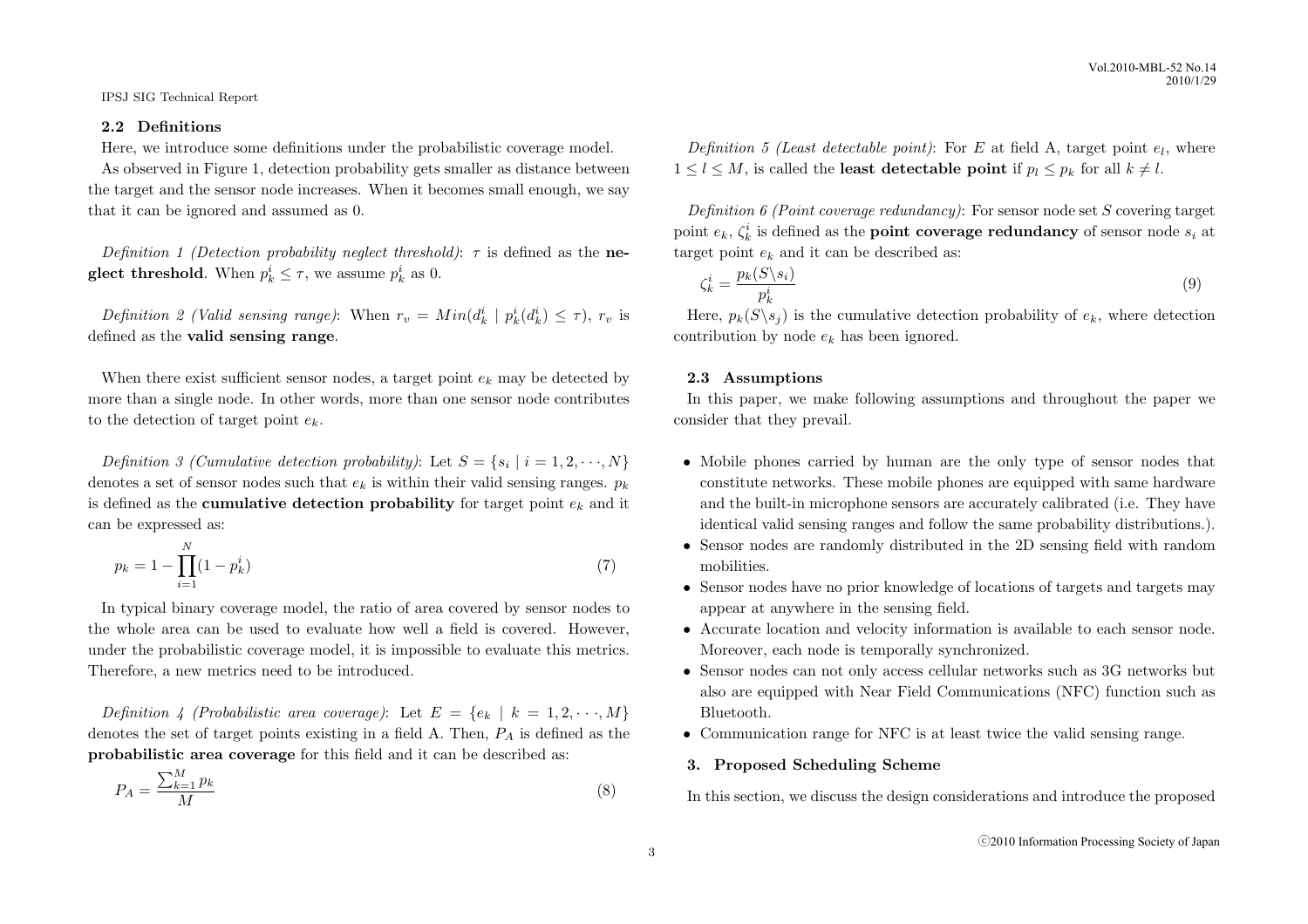scheduling scheme.

# **3.1 Design Considerations**

Node redundancy in detection process is the key property in our research scenario. The core idea of scheduling scheme is to turn off redundant nodes for a given period to reduce energy consumption. Therefore, performance of the proposed scheme depends on how much redundancy we can detect and choose a subset of minimum number of active nodes while still satisfying required detection rate.

Then, the question that naturally arises is that which sensor nodes should be responsible for checking redundancy and generating sensing schedules. Here we can consider three major methods: central server, cluster and distributed types, as shown in **Figure 2**. For central server type, since sensor nodes have access to cellular networks, they send own information to the central server through cellular networks and the central server generates sensing schedules for each sensor node. For the cluster type, there exist cluster heads which have bird's eye view of the whole cluster. The cluster head monitors status of every node and respectively generates sensing schedules for every member of the cluster. For the distributed type, sensing schedules are locally generated at each sensor node, based on received beacon messages sent by its neighbor nodes.

Because the sensor networks we consider are composed of mobile nodes alone, the topology can change dynamically. Therefore, it will involve much communication overhead if cluster type is adopted. As for central server type, it is not scalable because the processing costs would accumulate in central server. Hence,



**Fig. 2** Sensing Schedule Optimization Types



**Fig. 3** Coverage Evaluation for a sensor node with probabilistic coverage

these two types will not be considered in our designs. On the other hand, in distributed type, sensing scheduling is performed locally in each sensor node and only beacon messages need to be broadcast periodically. It not only involves less communication overhead but also is scalable against the network size. Therefore, our scheme is designed based on distributed approach.

# **3.2 Eligibility Rule for SLEEP Mode**

In this section, we will introduce some rules to decide when a node can be set to SLEEP mode (i.e. be assumed as a redundant node).

Under the binary disk coverage model, generally a node can be assumed as a redundant node if its sensing region is totally covered by sensing regions of other nodes. If this condition is satisfied, there has no impact on coverage performance of the whole network even if the covered node is set to SLEEP mode.

In order to evaluate the coverage of a sensor node with probabilistic coverage, we assume that a set of virtual grid target points  $G = \{g_k | k = 1, 2, \dots, M\}$  exist in the coverage area of sensor node  $s_i$ . The distance between each point is  $d_g$ . We show it in **Figure 3**. Then, *definition* 4, 5, 6 can be applied to  $s_i$ .

Here, we define three optional eligibility rules for judging if *s<sup>i</sup>* can be set to SLEEP mode.

*•* **Rule 1: LEAST**

If  $g_l$ , where  $1 \leq l \leq M$ , denotes the least detectable point for  $s_i$ , then condition:  $g_l \geq \alpha$  is satisfied. Here,  $\alpha$  is a probability threshold.

*•* **Rule 2: AVERAGED**

If *P<sup>i</sup>* denotes the probabilistic area coverage for sensor node *s<sup>i</sup>* , then condition:  $P_i \geq \alpha$  is satisfied.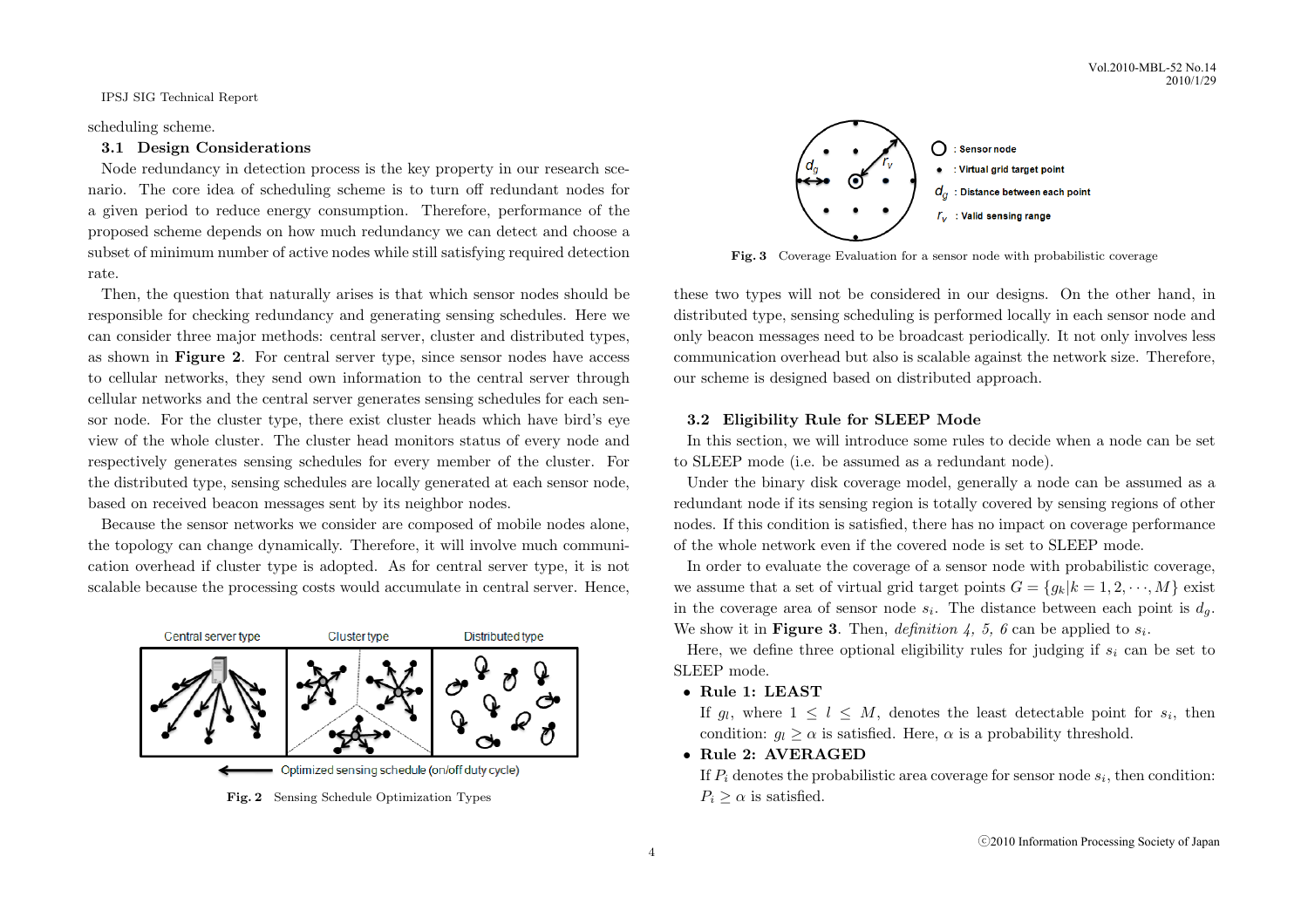| Node ID           |                  |
|-------------------|------------------|
| Node Location     | $x_i, y_i$       |
| Node Velocity     | $v_{xi}, v_{ui}$ |
| Message Sent Time | $T_{sendi}$      |

# *•* **Rule 3: REDUNDANT**

If  $\zeta_k^i$  denotes the point coverage redundancy of sensor node  $s_i$  at point  $g_k$ , then condition:  $\zeta_k^i \geq 1$  is satisfied for  $1 \leq k \leq M$ .

Considering that there may exist a case that only a single grid target point has low cumulative detection probability while other points have high ones, Rule 1 may be too strict for eligibility evaluation.

#### **3.3 Scheduling Scheme**

The operation of proposed scheduling scheme is segmented into rounds. Each round lasts for  $L_{round}$  and consists of three phases: node information sharing (NIS), duty cycle scheduling (DCS) and sensing task performing (STP) phases.

#### **3.3.1 Node Information Sharing Phase (NIS)**

At this phase, each sensor node broadcasts its own information as HELLO message, while also listening to HELLO messages sent by its neighbor nodes. In this paper, neighbor nodes means 1-hop neighbors for each node. The information contained in a HELLO message is shown in **Table 2**. A neighbor list is then generated based on the received information.

#### **3.3.2 Duty Cycle Scheduling Phase (DCS)**

This phase lasts for *Lschedule* and each node locally generates a sensing schedule for coming *Lround*. The generated schedule is adopted from the following STP phase, as shown in **Figure 4**. This means NIS and DCS phases at each round may also contribute to sensing in order to maintain the monitoring continuity of the whole networks.

At the beginning of this phase, each node starts by estimating the movement of its neighbor nodes for coming *Lround* at unit time scale. With the estimated

location information, each node can understand when its neighbor nodes contribute to the detection of virtual grid target points. Then, for every unit time of coming *Lround*, the node evaluates eligibility for setting to SLEEP mode by adopting rules listed in subsection 3.2. If the rule is satisfied, the schedule at that unit time will be decided as SLEEP. By repeating this judgment for each coming unit time, a complete sensing schedule can be generated.

However, a problem is that if all nodes concurrently make the decision, some blind points may appear. For example, as shown in **Figure 5**, one of the nodes  $s_i$  and  $s_j$  can be turned off if the other stays at ACTIVE mode. If the decisions are made at the same time, both nodes would turn off and target point  $q_k$  would not be monitored by any node. We call this target point  $g_k$  as blind point.

To address this problem, we introduce a back-off-time-based mechanism in this phase. Firstly, each node assumes that all neighbor nodes stay ACTIVE and generates a tentative sensing schedule based on the eligibility rule. Then, each node would wait for a random back-off time *Lbackof f* , and send an UPDATE





ⓒ2010 Information Processing Society of Japan